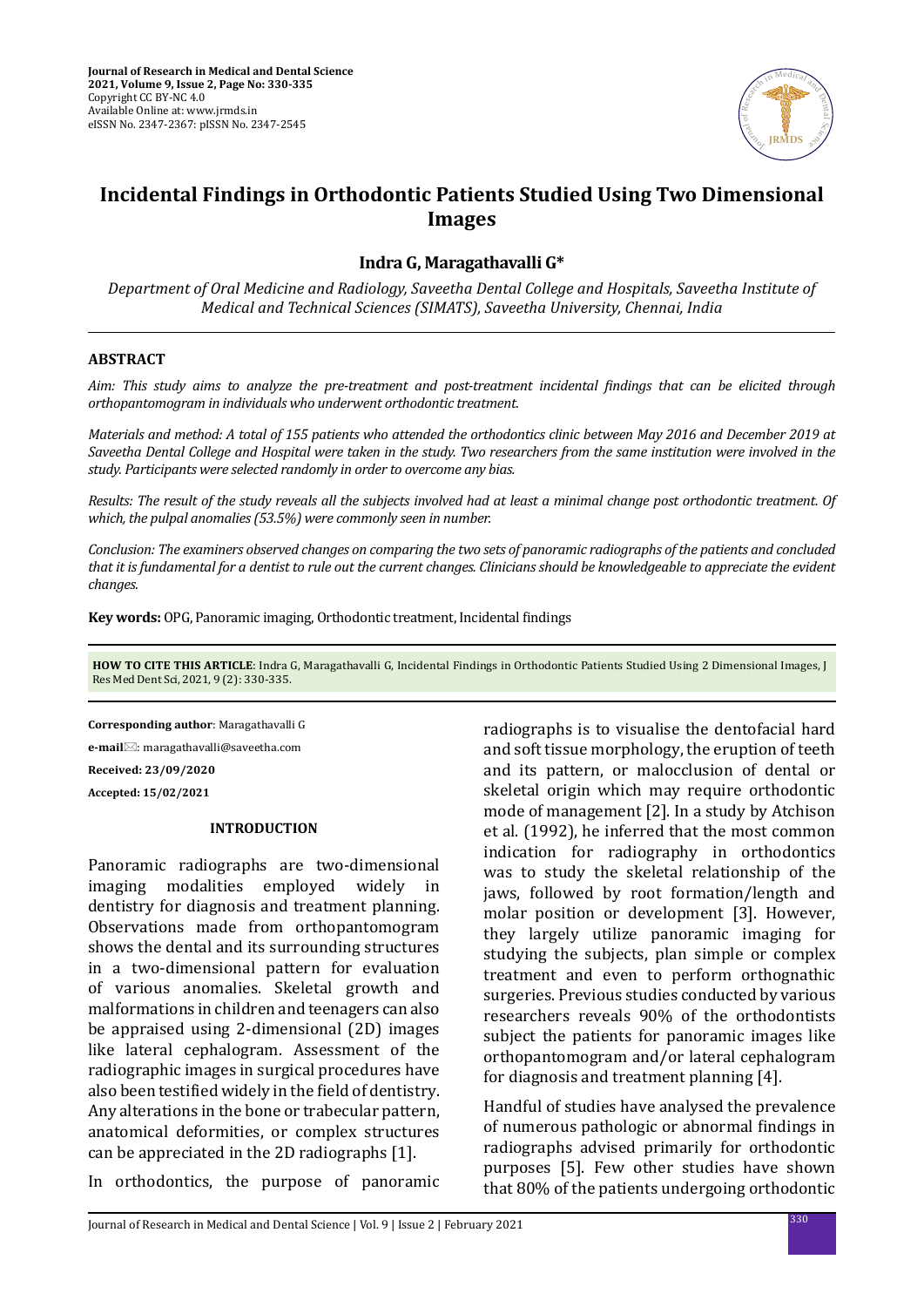treatment are found to endure age transition between mixed dentition to permanent dentition, a period where there are plenty of dental anomalies observed in the radiographs [6]. The findings in the radiographs are of special interest to the assessing dentists as they may indicate pathologies that can be incidental, which might require additional dental therapies.

The aim of this study is to analyze the incidental findings evident in panoramic radiographs such as orthopantomogram of orthodontic patients prior and post treatment. Our recent research portfolio slides numerous articles in reputed journals [7–11]. Based on this experience we planned to pursue the incidental findings in orthodontic patients studied using 2-dimensional images.

#### **MATERIALS AND METHOD**

### **Study population**

This was a retrospective study conducted among the orthodontic patients who attended the Orthodontic clinic at Saveetha Dental College and Hospital in Chennai between May 2016 to December 2019.

# **Ethical clearance**

As this is a retrospective study performed using radiographs, there was no direct involvement of the patients. Hence patients' consent and ethical clearance was not required.

# **Inclusion criteria**

A. Patients with fixed orthodontic appliances alone. B. Patients with both pre-treatment and post-treatment radiographs. C. Both extraction and non-extraction cases were also included in the study.

# **Exclusion criteria**

A. Debonded against medical advice. B. Without pre-treatment and post- treatment radiographs. C. With underlying systemic illness reflecting changes in oral cavity. D. Patients exposed to surgical management were all excluded from the study.

# **Description of the sample collection**

Panoramic radiographs of patients treated with fixed orthodontic appliances from May 2016 to December 2019 were selected from the archives of the Department of Oral radiology and Department of Orthodontics at Saveetha Dental College and Hospital in Chennai. 155 dental records of patients with complete orthodontic documentation, prior and post to orthodontic treatment were taken and examined.

### **Study method**

Two researchers - a post graduate resident and a specialist in the field of oral and maxillofacial radiology for 40 years were involved in the study. Prior to analysing the radiographs, they were asked to analyse 20 randomly selected<br>radiographs for inter-observer reliability. inter-observer reliability. Interobserver differences, if present, were reconciled by discussion of each radiograph to reach a consensus. The orthopantomograph involved in the study were captured with orthophos XG 3D machine at 65 Kvp and 6 mAs. The images were assessed with Planmeca Romexis viewer, Ver 5.0, Planmeca Oy, Finland in the native format. The radiographs were manipulated to obtain good subjective density and contrast. Analysis of each preoperative and postoperative radiographs were done separately and the findings were stored in Microsoft excel 2019 version 16 Redmond, WA, USA. Sample data were classified into four groups. The first were the postoperative radiographs of female and male patients which were tabulated as Group A (female) and Group B (male) and studied. The second was the analysis between the preoperative and postoperative radiographs tabulated as Group C and Group D respectively. From simple pulpal anomalies to complex cystic lesions, all the pathologies observed were recorded.

# **Statistical analysis**

Statistical analysis was carried out using SPSS v20.0 software. Descriptive and inferential statistical analysis has been carried out. Frequency distribution and percentage of the demographic data of the study were calculated. The Wilcoxon test was performed to compare the findings in the pre-treatment and post-treatment radiographs, adopting the significance level at 5%. Continuous variables were reported as means ± standard deviation (SD). Cohen's kappa statistics was performed to evaluate the interobserver reliability which was corresponding to kappa index 0.71 denoting substantial agreement.

#### **RESULTS**

Of 155 participants, 89 of them were female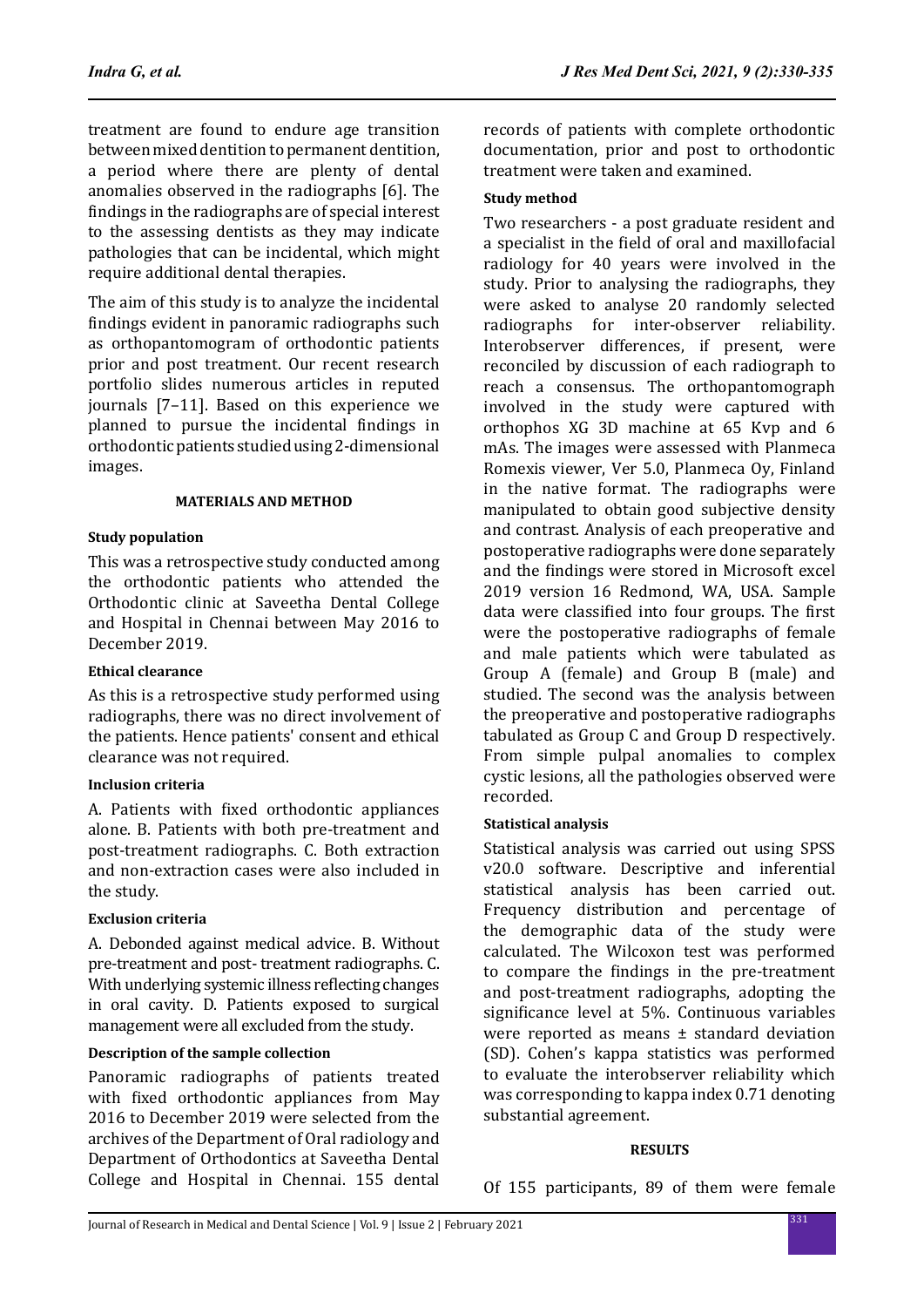and 66 were male. Between the age group 13- 20 years 44 patients, between 21-25 years 43 patients, between 26-30 years 48 patients and 20 patients above 30 years of age were present. Graph 1 denotes the frequency distribution of the demographic data of the population - age and gender.

Criteria based on which the findings were calculated: 1. Periodontal pathology/anomaly comprises - bone loss, periodontal ligament space widening, loss of lamina dura. 2. Pulpal pathology/anomaly - dental caries with or without pulpal involvement, periapical lesion due to dental caries, chronic hyperplastic pulpitis. 3. Osteosclerosis - idiopathic and condensing osteosclerosis. 4. Hypercementosislocalised or generalized. 5. Root resorption internal and external. 6. Loss of tooth structure - attrition, fracture. 7. Cystic lesions (∼10 to 25 mm diameter) - periodontal cyst, simple bone cyst, paradental cyst. 8. Thickening of the mucosal lining in the maxillary sinus. 9. Impacted teeth. (Till criteria 9 represented in figure 1) 10. Dilaceration. 11. Hypodontia.

Comparing Group A and Group B, it is observed

that on an average female patient were largely affected. 43.2% of periodontal and 53.5% of pulpal anomalies, 18.06% of osteosclerosis, and 33.5% of hypercementosis conditions was seen. On further examination, 44.5% of root resorption, 25.1% of loss of tooth structures like attrition, 13.5% of mucosal thickening in maxillary sinus, 29.6% of impacted teeth, 18.06% of dilaceration and 27.09% of hypodontia were observed. Only 3.8% of cystic lesions were evident during the study period (Table 1).

While examining the preoperative and postoperative radiographs of the orthodontic patients, it is observed that there was a decrease in the number of impacted teeth from 58  $(11\%)$  to 46 (29.6%). This can be attributed due to the impacted third molars in young patients. However, there was no evidence of any underlying cystic lesions or thickened mucosal lining in maxillary sinus was seen in the preoperative radiographs. There was a drastic increase in the pulpal anomalies 53.5% postoperatively was seen (Table 2 and Figure 2).



AGE OF THE POPULATION

**Figure 1: Shows the association of the demographic data - age and gender. X-axis shows the age of the population and Y-axis shows the number of the population. Blue bar denotes the female population and green bar represents the male population. Highest prevalence of 16.7% of the female population was found between the ages 13-20 and 26-30 years of age.**

|  |  | Table 1: Reveals the association between Group A and Group B. |  |
|--|--|---------------------------------------------------------------|--|

| <b>Findings</b>                   | <b>Group A (Female)</b> | Group B (Male) | Total       | Mean | SD    | $P(=0.05)$ |
|-----------------------------------|-------------------------|----------------|-------------|------|-------|------------|
| Periodontal pathology/anomaly     | 52 (33.5%)              | 15 (9.6%)      | 67 (43.2%)  | 1.42 | 0.422 | 0.198      |
| Pulpal pathology/anomaly          | 69 (44.5%)              | 14 (9.03%)     | 83 (53.5%)  | 1.37 | 0.394 | 0.076      |
| Osteosclerosis                    | 14 (9.03%)              | 14 (9.03%)     | 28 (18.06%) | 1.84 | 0.412 | 0.085      |
| Hypercementosis                   | 22 (14.1%)              | 30 (19.3%)     | 52 (33.5%)  | 1.55 | 0.503 | 0.357      |
| Root resorption                   | 31 (20%)                | 38 (24.5%)     | 69 (44.5%)  | 1.41 | 0.495 | 0.148      |
| Loss of tooth structure           | 27 (17.4%)              | 12 (7.7%)      | 39 (25.1%)  | 1.82 | 0.389 | 0.078      |
| Cystic lesion                     | 5(3.2%)                 | 1(0.64%)       | 6(3.8%)     | 1.94 | 0.232 | 0.08       |
| Thickened mucosal lining in sinus | 18 (11.6%)              | 3(1.9%)        | 21 (13.5%)  | 1.8  | 0.404 | 0.025      |
| Impacted teeth                    | 30 (19.3%)              | 16 (10.3%)     | 46 (29.6%)  | 1.76 | 0.432 | 0.205      |
| Dilaceration                      | 13 (8.3%)               | 15 (9.6%)      | 28 (18.06%) | 1.73 | 0.355 | 0.011      |
| Hypodontia                        | 24 (15.4%)              | 18 (11.6%)     | 42 (27.09%) | 1.77 | 0.446 | 0.933      |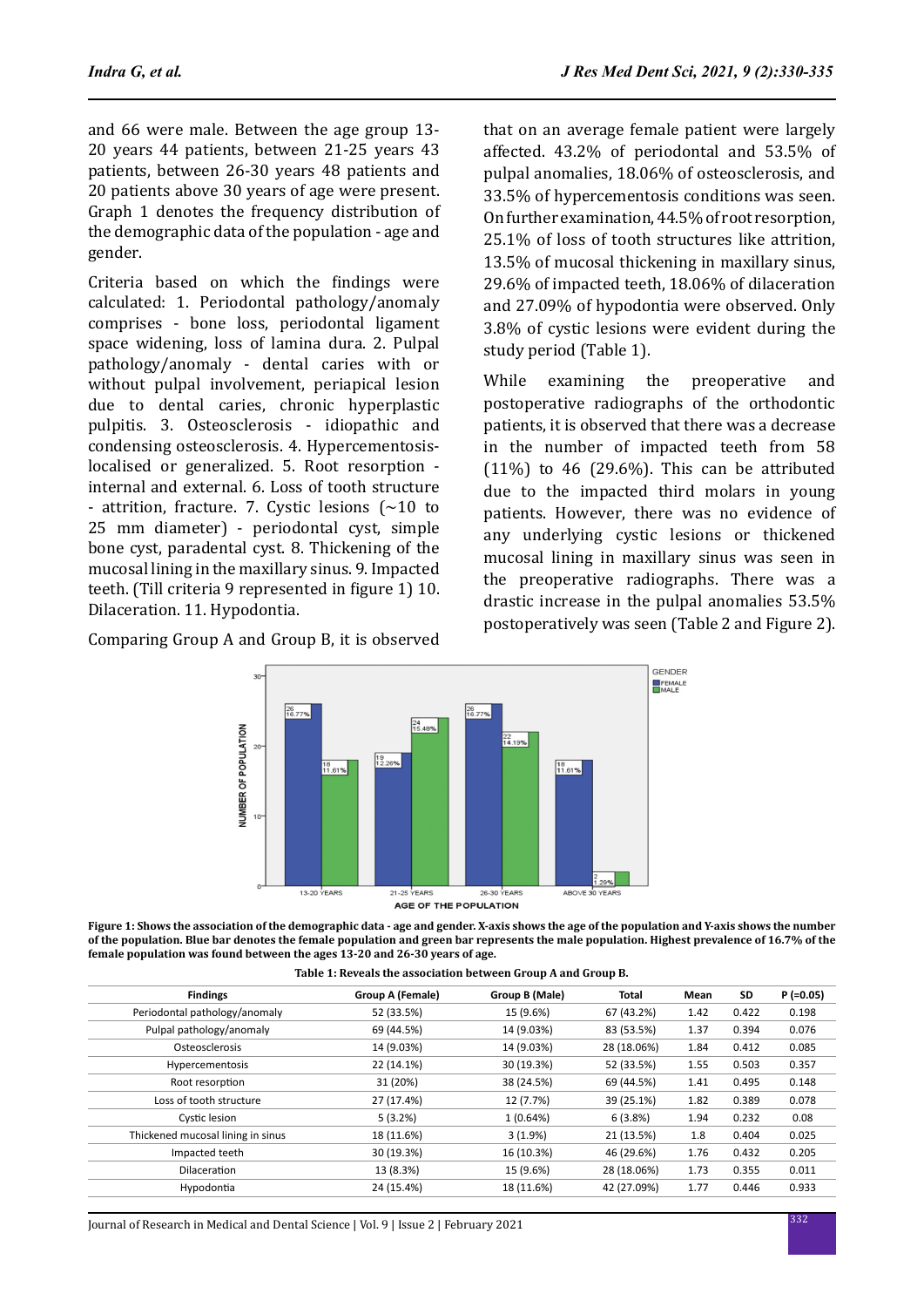| Table 2: Reveals the association between Group C and Group D. |                  |                   |  |  |  |  |  |
|---------------------------------------------------------------|------------------|-------------------|--|--|--|--|--|
| <b>Findings</b>                                               | Group C (PRE-OP) | Group D (POST-OP) |  |  |  |  |  |
| Periodontal pathology/anomaly                                 | 28 (5.3%)        | 67 (43.2%)        |  |  |  |  |  |
| Pulpal pathology/anomaly                                      | 25 (4.7%)        | 83 (53.5%)        |  |  |  |  |  |
| Osteosclerosis                                                | ٠                | 28 (18.06%)       |  |  |  |  |  |
| <b>Hypercementosis</b>                                        | $4(0.8\%)$       | 52 (33.5%)        |  |  |  |  |  |
| Root resorption                                               | 6(1.1%)          | 69 (44.5%)        |  |  |  |  |  |
| Loss of tooth structure                                       | ٠                | 39 (25.1%)        |  |  |  |  |  |
| Cystic lesion                                                 | ٠                | 6(3.8%)           |  |  |  |  |  |
| Thickened mucosal lining in sinus                             | ٠                | 21 (13.5%)        |  |  |  |  |  |
| Impacted teeth                                                | 58 (11%)         | 46 (29.6%)        |  |  |  |  |  |
| <b>Dilaceration</b>                                           | 10 (1.9%)        | 10 (6.4%)         |  |  |  |  |  |
| Hypodontia                                                    | 24 (4.5%)        | 24 (15.4%)        |  |  |  |  |  |
| STATISTICAL ANALYSIS                                          | PRE-OP           | POST-OP           |  |  |  |  |  |
| Mean $±$ SD                                                   | $2.99 \pm 2.24$  | $1.97 \pm 0.751$  |  |  |  |  |  |
|                                                               |                  |                   |  |  |  |  |  |



**Figure 2: Denotes the anomalies and pathologies present in the OPG diagrammatically.**

#### **DISCUSSION**

In this study, the female participants were higher in number compared to their male counter population. Of the abnormalities present, the pulpal anomalies such as dental caries with<br>irreversible pulpitis, chronic hyperplastic chronic hyperplastic pulpitis or, dental caries with periapical lesion were highly evident (53.5%) which requires an immediate endodontists attention. Periodontal pathologies were found to be 43.2% whereas root resorption and loss of tooth structure was found to be about 44.5% and 25.1% respectively.

Cral et al. conducted a similar study in Brazilian population and found out the correlation between pre-treatment and post-treatment incidental findings in OPGs. He reported changes like supernumerary root, dilaceration, pulp stones, root resorption, apical endodontic lesions, osteosclerosis and many others in his study [6]. Findings from the present study are reported to be in unanimity with the previous study.

Levander et al. studied about the root resorption

in their respective studies. Levander also stated that the root resorption rate is less in patients undergoing the treatment with pause thus paving way for the cementum to recover [12]. Apajalahti et al. did a study in orthodontic patients to check for apical root resorption using radiographs (OPG and IOPA). He concluded that the degree of root resorption increases with increase in the duration of the orthodontic treatment and suggested IOPA is the method used to determine them accurately [13].

Over a period of time, the dental pulp undergoes physiological changes due to various factors like aging. Deposition of the mineralized tissues in the form of nodules in the interior of the pulp cavity may occur with influence of factors like caries, periodontal diseases [14]. Our study reported higher pulpal changes in female patients (44.5%) than male patients.

The presence of hypercementosis may not impede much in orthodontic treatment however, the dentist is aware of the evolution of each specific case [15]. In our study 52 (33.5%) patients were present with hypercementosis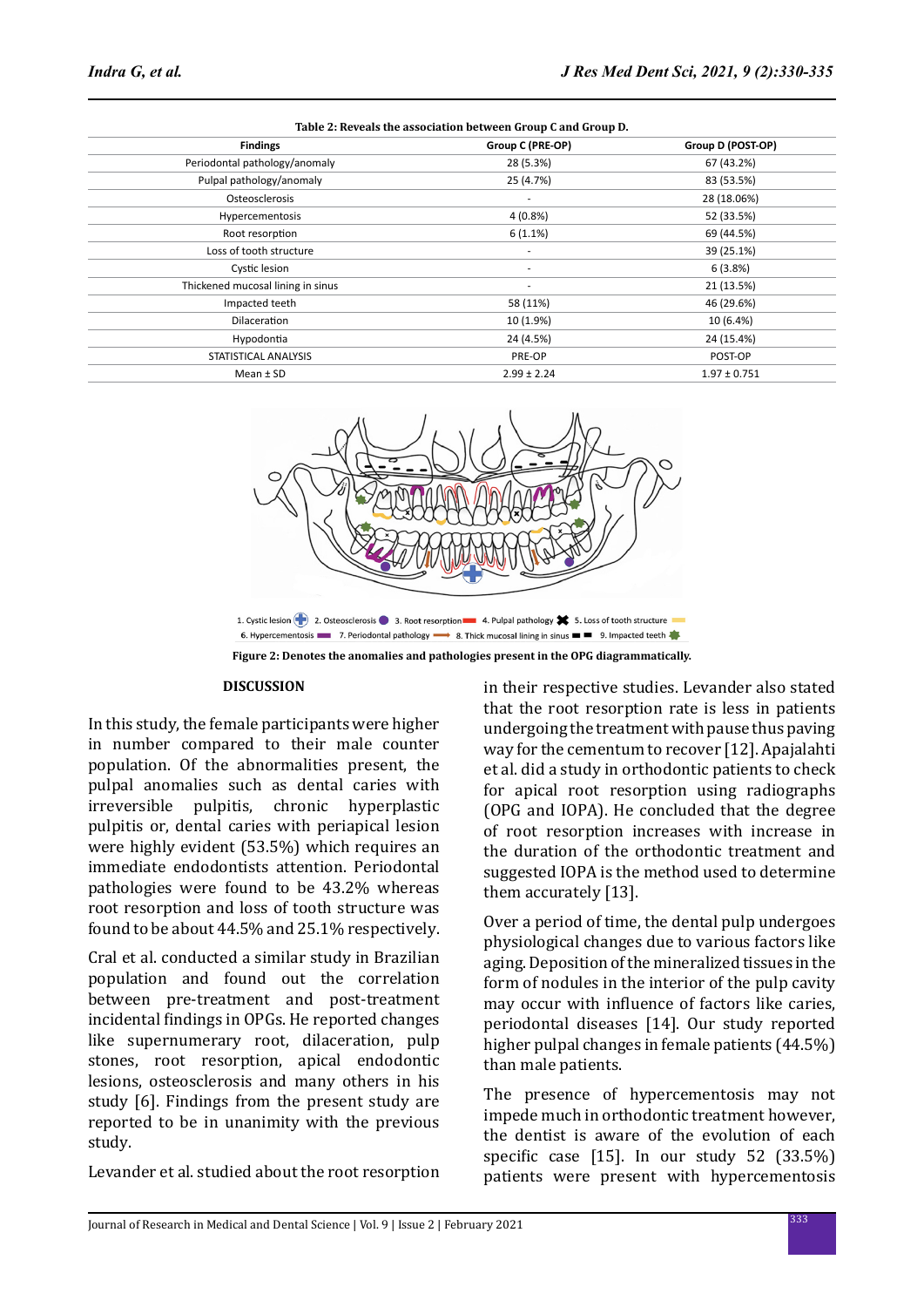which was evident in postoperative radiographs. However, the study did not report any changes pertaining to temporomandibular joint (TMJ) or area associated.

This article reports retrospective investigations done only with the information obtained in the radiographs. Clinical evaluation of the population was not done to evaluate the presence of any periodontal findings, or swelling for cystic lesions. Examination of swelling clinically can be helpful in diagnosing the cysts present which may require medical or surgical management. Examination of periodontal pocket or attachment loss clinically can help in ruling out the periodontal pathologies and can be directed towards necessary periodontal management.

Maintenance of good oral hygiene is advised to patients during and after the orthodontic treatment. Excellent oral care was emphasized as it consisted of brushing the teeth twice daily using a soft bristle brush, flossing on a daily basis, and advised scaling at accurate intervals in having satisfying oral hygiene [16].

As the ionizing radiation exposed is minimal and safe, the 2-dimensional radiographs are advised largely in orthodontic therapy [17]. It is reported that these panoramic radiographs are equivalent to four intraoral periapical radiographs [18]. Since the evaluation of the patients were based completely on the radiographs, clinical assessment of the patients post orthodontic therapy were uncertain. Radiographs also showed image distortion of 15-20%. Few radiographs even had artifacts and other errors like spine shadow or soft tissue shadow which made interpretation of the radiographs, challenging. Few authors consider OPG is not an accurate radiographic modality to identify the root morphology because of a resultant two-dimensional image and overlapping of the structures and recommend for 3-dimensional imaging modalities [19]. In case of analyzing root resorption, intraoral periapical radiographs are ideal for measuring the length of the root resorption as there are possibilities of positioning errors which can be of limitation.

Avoiding any error or false positive observation, the study was analyzed repeatedly for a few times and the reliability between the two examiners were in the range of acceptance given by the kappa indices. While the study was carried out in an orthodontic population, it is necessary for a dentist to picture the possible changes that can be expected post treatment and precautions to be carried out to protect from causing abnormalities which can help patients undergoing or willing to undergo orthodontic treatment. Watchful observations to be made not just by orthodontists but by all dentists, in orthodontic patients is recommended. Since the population of the study is small, further anomalies like odontome, enamel pearls etc. couldn't be appreciated which is of limited information.

### **CONCLUSION**

Clinicians should be knowledgeable to evaluate the pathologies and anomalies present in the radiographs in order to avoid any further radical changes in the oral cavity. This study showed higher incidence of pulpal abnormalities (53.5%) while the cystic lesions being the least (3.8%). The anomalies can be overcome with proper necessary treatments prior or during the orthodontic treatment and maintenance of oral hygiene. Comparison between the pre-treatment and post-treatment panoramic image should be analyzed for ruling out abnormalities and clinicians should pay attention to these in each follow up.

#### **CLINICAL SIGNIFICANCE**

Changes experienced in the oral cavity after orthodontic treatment should be identified by the dentist and necessary treatment should be planned, as the findings might require special oral care. Such changes, when ignored, might aggravate to further pathologies.

#### **ACKNOWLEDGEMENT**

We thank the Department of Oral and Maxillofacial Radiology and Department of Orthodontics at Saveetha Dental College and Hospital, Chennai for providing us with the necessary materials, time and opportunity to prepare this manuscript. There are no conflicts of interest between the examiners. No financial support obtained.

#### **REFERENCES**

1. Kurol J, Owman-Moll P. Hyalinization and root